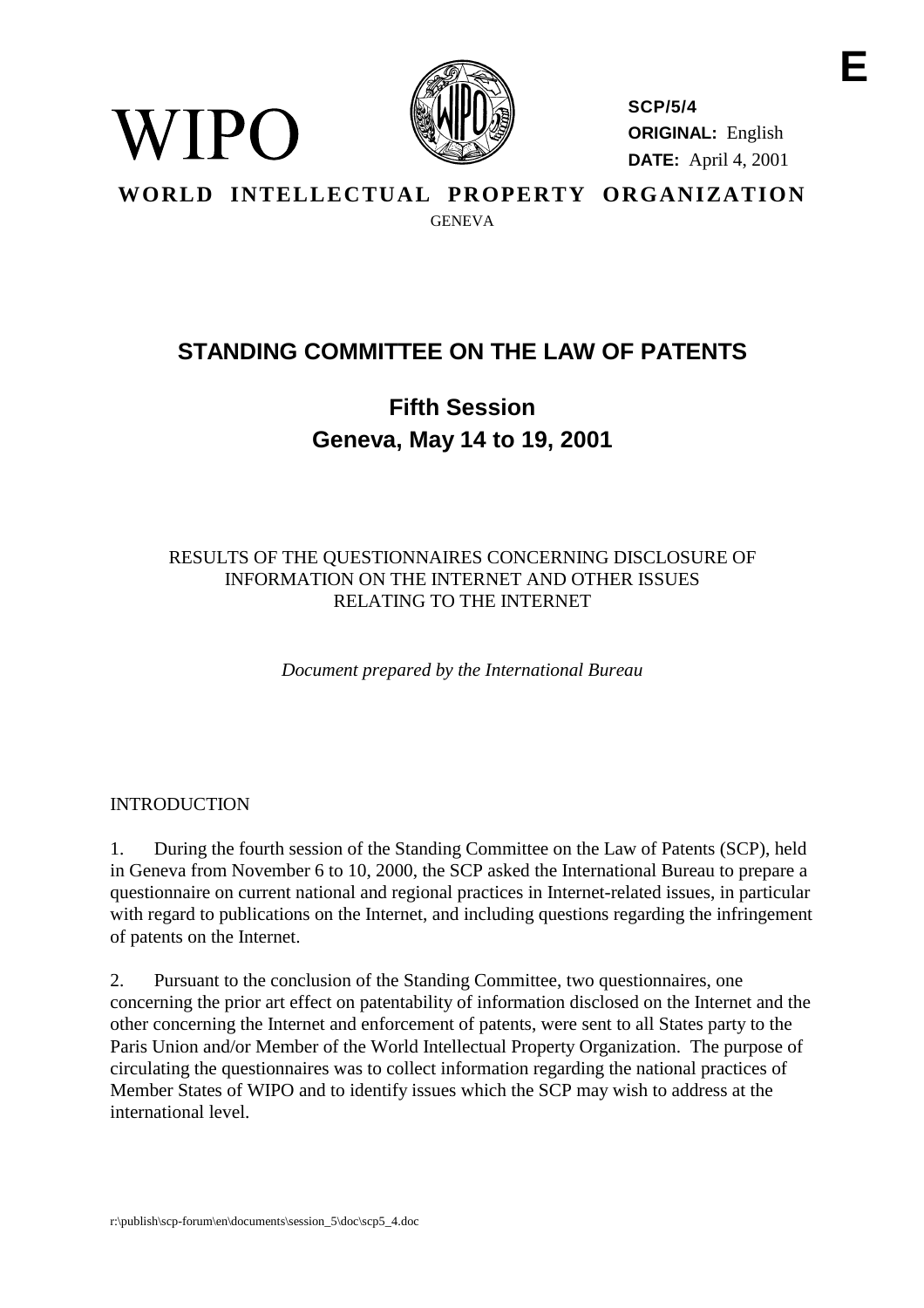## page 2

3. As of April 2, 2001, replies had been received from the following States: Argentina, Australia, Austria, Azerbaijan, Belarus, Belgium, Bosnia and Herzegovina, Croatia, Denmark, El Salvador, Estonia, Finland, Germany, Hungary, Ireland, Japan, Kazakhstan, Lithuania, Peru, Portugal, Republic of Moldova, Romania, Russian Federation, Saint Lucia, Singapore, Slovakia, Slovenia, Spain, Sweden, Tajikistan, Turkey, United Kingdom, United States of America, Uzbekistan and Venezuela (35). In addition, a response was received from the Brazilian Intellectual Property Association (ABPI) concerning the laws and practices in Brazil.

4. The present document summarizes the answers received to the questionnaires without reproducing all the comments made in the responses.

## SUMMARY OF THE ANSWERS RECEIVED

 $\overline{a}$ 

I. Prior Art Effect on Patentability of Information Disclosed on the Internet

5. The text of the questionnaire showing the number of replies given to the various questions is reproduced in the Annex.<sup>1</sup>

6. Almost all the countries indicated that information disclosed on the Internet constituted prior art, where such disclosure met general requirements on prior art. It is noteworthy that one country considered that the notion of "printed publication" or "written document" that meets the conditions of prior art was broad enough to include computer or machine readable records stored in an electronic memory, on magnetic media or in optical devices. Another country considered that problems derived from a Internet disclosure were often the same as those related to "oral disclosure" or "disclosure by use."

7. Most of the countries replied that they do not have any special rules, guidelines or laws (including case law) which are exclusively applicable to the prior art effect on patentability of information disclosed on the Internet. However, one country stated that it was in the process of establishing a specific guideline.

8. With regard to the desirability of harmonization at the international level, almost all the countries seemed to support some form of international harmonization of the applicable rules in this respect. A majority of replies indicated that the question could be examined in the context of the discussion concerning the draft Substantive Patent Law Treaty (SPLT). However, many countries considered that efforts should be made to harmonize the general definition of prior art in a manner that would be also applicable to the information disclosed on the Internet, or at least, that general principles should be established first, and then a special treatment of Internet related issues could be discussed later, if necessary. Other replies concerning desirable instruments for international harmonization include a Recommendation, a Memorandum of the Director General of WIPO, the PCT Regulations and the WIPO Standard under the Standing Committee on Information Technologies (SCIT).

<sup>1</sup> The number of replies given to a particular question is not always equivalent to the total number of replies received, since, in some cases, no reply was given.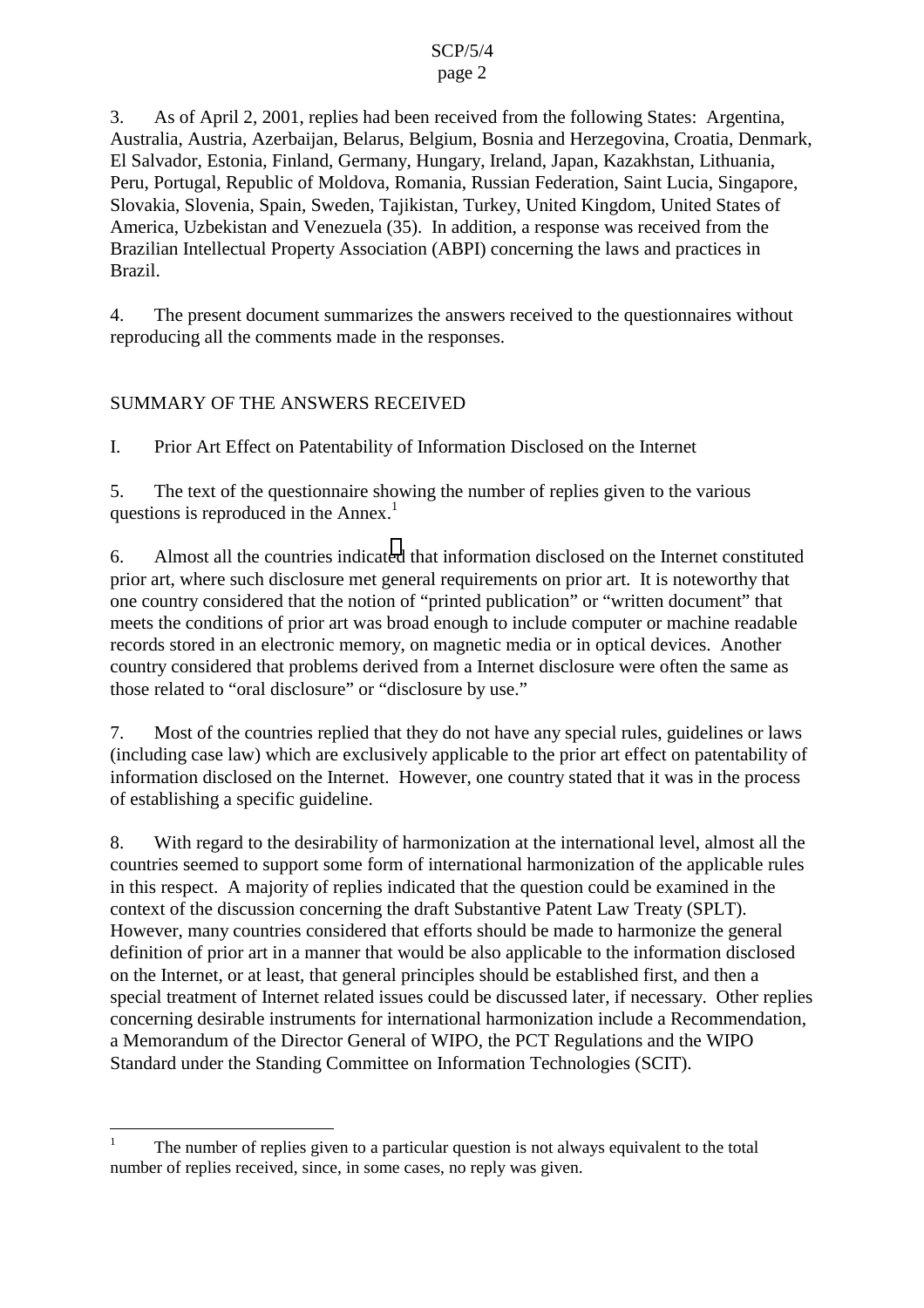## (1) Availability/Accessibility

## *Determination of availability/accessibility*

9. It was found that a number of replies given to Question 4 did not reflect the intention of the respondent accurately. For example, when replying to the question "Is the ability to search [the web page] by search engine relevant to the determination of availability/accessibility of Internet disclosures?," some countries seemed to reply "no" to that question, meaning that, regardless to the ability to search by search engines, the information on the Internet was considered as prior art if other conditions for the determination of prior art were met. On the contrary, some countries replied "no" to the same question because they did not consider the information on the Internet as prior art if it was not searchable by search engines. Therefore, the analysis of Question 4 should be made in conjunction with the explanations given in the responses.

10. In general, for the information disclosed on the Internet, many countries responded that the test to determine "public availability" or "public accessibility" to the information concerned should be the same as the test applicable to other types of disclosures. Therefore, it should be considered in connection with all specific circumstances of each single case.

11. A great majority of countries considered the public availability of the URL to be relevant to the determination of availability/accessibility. One country stated that, even without any public availability of the URL, the information could be considered accessible with the situation being analogous to the case of inter-library loans from corporate or private libraries.

12. A majority of replies indicated that the possibility of search by a search engine should be taken into account when determining the availability of/accessibility to the information on the Internet. One country replied that a home page designed for public dissemination were likely to be considered as available to the public even if it was not locatable by any search engine. However, one response stated that the degree of difficulty to access the content of any disclosure should not affect the accessibility to the disclosure, and therefore, this criterion was not relevant for the determination of accessibility.

13. Concerning password protection and encryption, a majority considered that they were relevant criteria. The key factor for the determination was whether the password or the decryption tool was available to the public without any limitation or discrimination.

14. For a majority, a web site that required payment for access was considered prior art if the access through payment was available to any person. One country pointed out that this was analogous to buying a book.

15. Further, one response noted that if particular software, which was not available to the public, was required to access the information disclosed on the Internet, that information would not constitute prior art.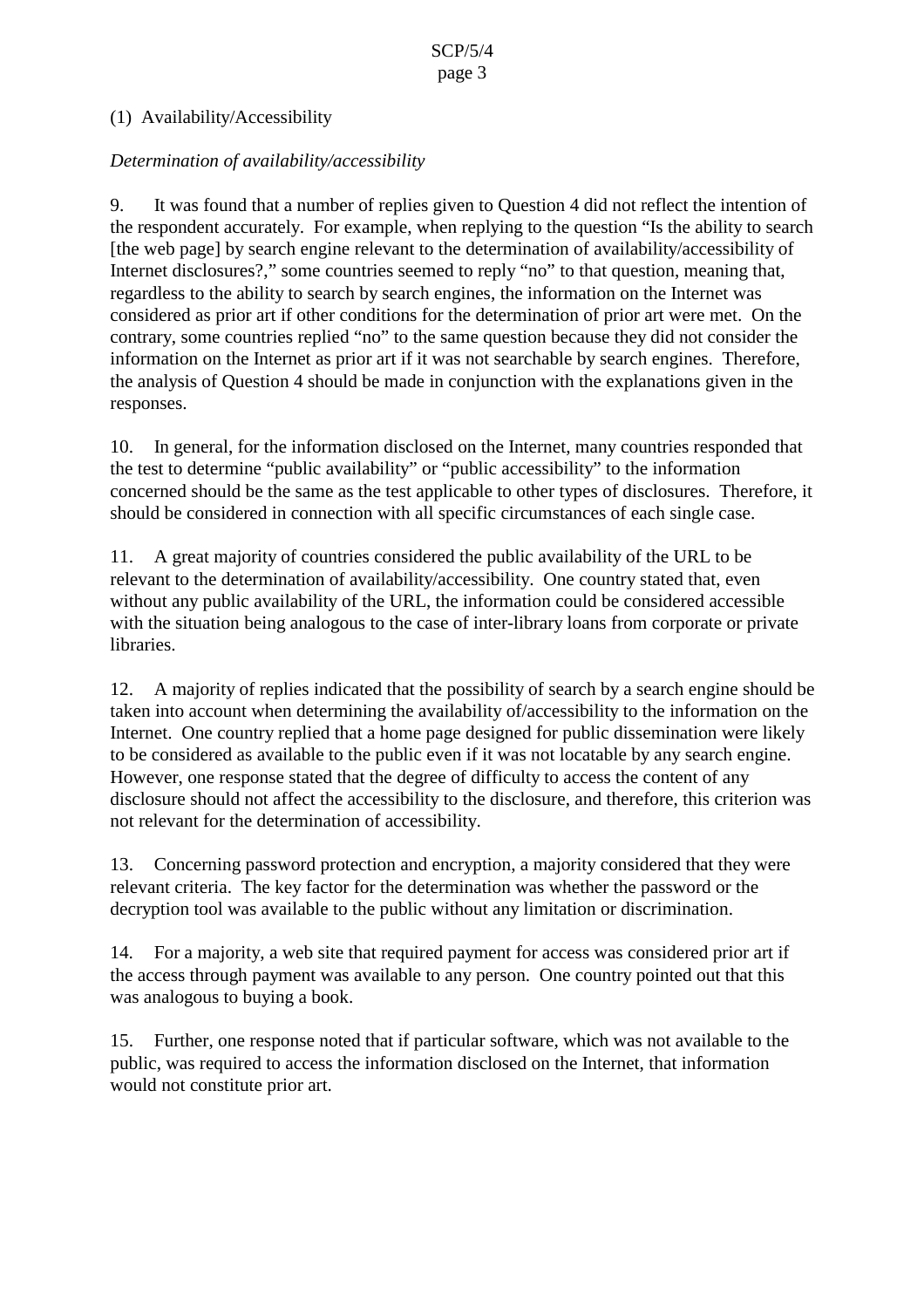#### SCP/5/4 page 4

## *Duration of disclosure*

16. Concerning the duration of the disclosure of the information on the Internet, there was a general understanding that the information should appear on the Internet long enough so that it could be available to public. Whether the information is available to the public or not is determined in the same way as prior art in relation to other means. Therefore, the sufficient duration of appearance on the Internet would be determined on a case by case basis. One country stated that, as an example, the necessary time period might be short if the web site was visited frequently and well publicized, but in other circumstances, a longer period might apply. Some countries replied that the information should need to appear on the Internet at least as long as it was necessary for the public to download or print the information. More than one country said that, once the information was posted on the web site, it formed part of the prior art irrespective of the length of the appearance on the Internet, while another country replied that the information should be on the Internet for five to seven years for the purposes of constituting prior art.

17. A majority of replies showed that the fact that the information disappeared from the web site before the filing date was not relevant to the determination of the prior art effect, provided that there was evidence showing the public availability/accessibility before the filing date, for example a copy of the web page with the posting date. One country commented that everything that once had become prior art continued to be prior art.

18. A great majority of replies indicated that new information added to a web page on the same date as the filing date of an application did not constitute prior art to that application. Some countries commented additionally that this situation was treated in the same manner as the case where the information was disclosed to the public on the filing date.

## *E-mails; Discussion groups*

19. As regards the question whether e-mails could constitute prior art, replies showed almost unanimously that, in general, a private e-mail, regardless of being encrypted or not, would not be regarded as prior art. On the other hand, a great majority of replies indicated that a publicly distributed e-mail and the information disclosed in a "discussion group" or a "chat room" could form part of prior art. However, many countries pointed out that the general rule above is applicable provided the recipient could use the information without any restrain or without any obligation of confidentiality. One country mentioned that, if a private e-mail was not encrypted, the e-mail could be forwarded to an endless number of persons, all having free access.

## (2) Time and Content of Publication

20. Many countries indicated that, due to the absence of experience and legal precedents, it was not possible to fully answer how the Office determined the contents and timing of the disclosure on the Internet. The replies showed that the practices of the Offices with respect to the use of the Internet as a search tool varied very much.

21. For the purposes of searching prior art, some Offices limit the use of the Internet to searching web sites and databases which have a higher degree of credibility. These include, for example, a database of patent applications and issued patents, or a database the contents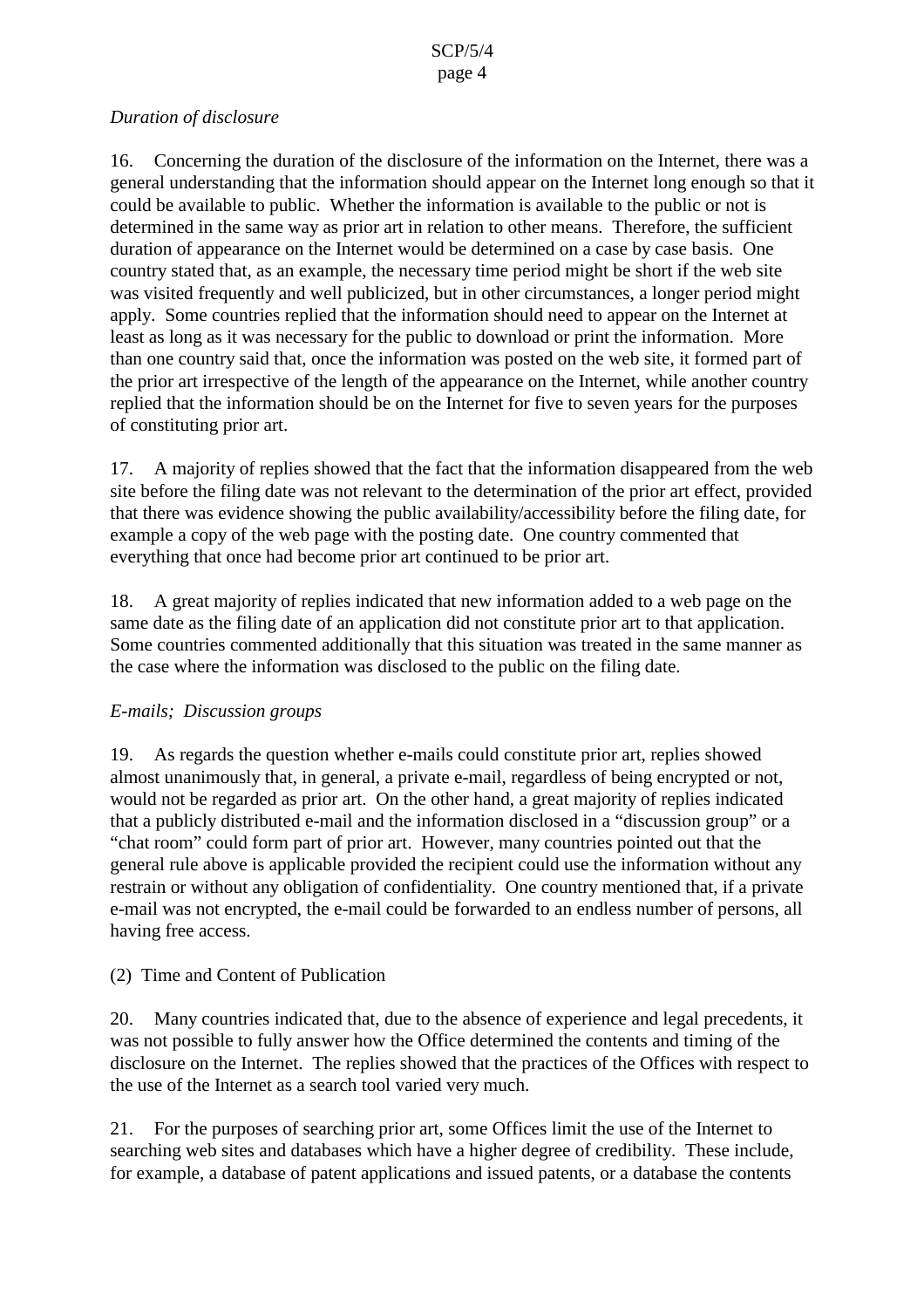#### page 5

and the timing of the disclosure of which could be supported by a paper publication. Other Offices categorized the web sites depending on the credibility of the sites, and required higher caution when using the information disclosed on the web site with low credibility. In the case of doubt, one country allowed an examiner to contact a so-called web master to investigate, for example, the date of publication, while another Office replied that, if there was no date of publication on the web page, an examiner should not seek for further information and, consequently, should not cite that web page. Another Office was of the opinion that, in the case of web sites of renowned publishers, even if there was no publication date on the web page, it could be cited provided a certificate concerning the contents and publication date was obtained from the publisher. Another Office indicated that patent documents as well as Non-Patent Literatures (NPL) found on the Internet must be verified as to the reliability of their source. If the verification needed could not be thus obtained, the examiner only notified the applicant of the disclosure. In any event, it seemed that the Offices kept a paper printout of the web page as evidence.

## *Hyperlinks*

22. With regard to the question concerning hyperlinks, a majority of replies indicated that the information contained in the hyperlink web page could be considered as a part of the information disclosed in the initial web page which led to the linked page. However, a number of countries considered that this question should be answered on a case by case basis. One country pointed out that, in general, the mere existence of the link would be insufficient unless it was apparent that the skilled person in the particular field would consider the various documents to be a single source of information. For example, the way the links were presented on the source page should be taken into account. Another country indicated that the answer to the question depended on the character of the hyperlink. For example, compared with a "HREF link," an "inlining/embedded link" or "framing" might provide a stronger connection between two pages, and therefore, the information on the linked page could be considered to be included in the disclosure of the initial page.

## *Certification service*

23. Concerning a certification service for the contents and the publication date of a web page, many countries replied that such a service would be useful to guarantee the contents and the timing of the disclosure on the Internet. However, as regards the desirability and feasibility of the establishment and use of such service, a number of countries cast doubts in term of practicability, efficiency and costs. One country mentioned that, although such a setup might be useful for inventions concerning the Internet itself or electronic commerce, the prior art relating to these technical fields was more and more collected and documented in reliable sources, such as paper publications or credible databases.

## (3) Burden of Proof

24. A majority of the replies indicated that the Office had the responsibility to prove the contents of the disclosure on the Internet on or before the filing date of the application, which would constitute prior art. One country stated that, in case of less credible web sites, it could be easier to reverse the burden of proof to applicants.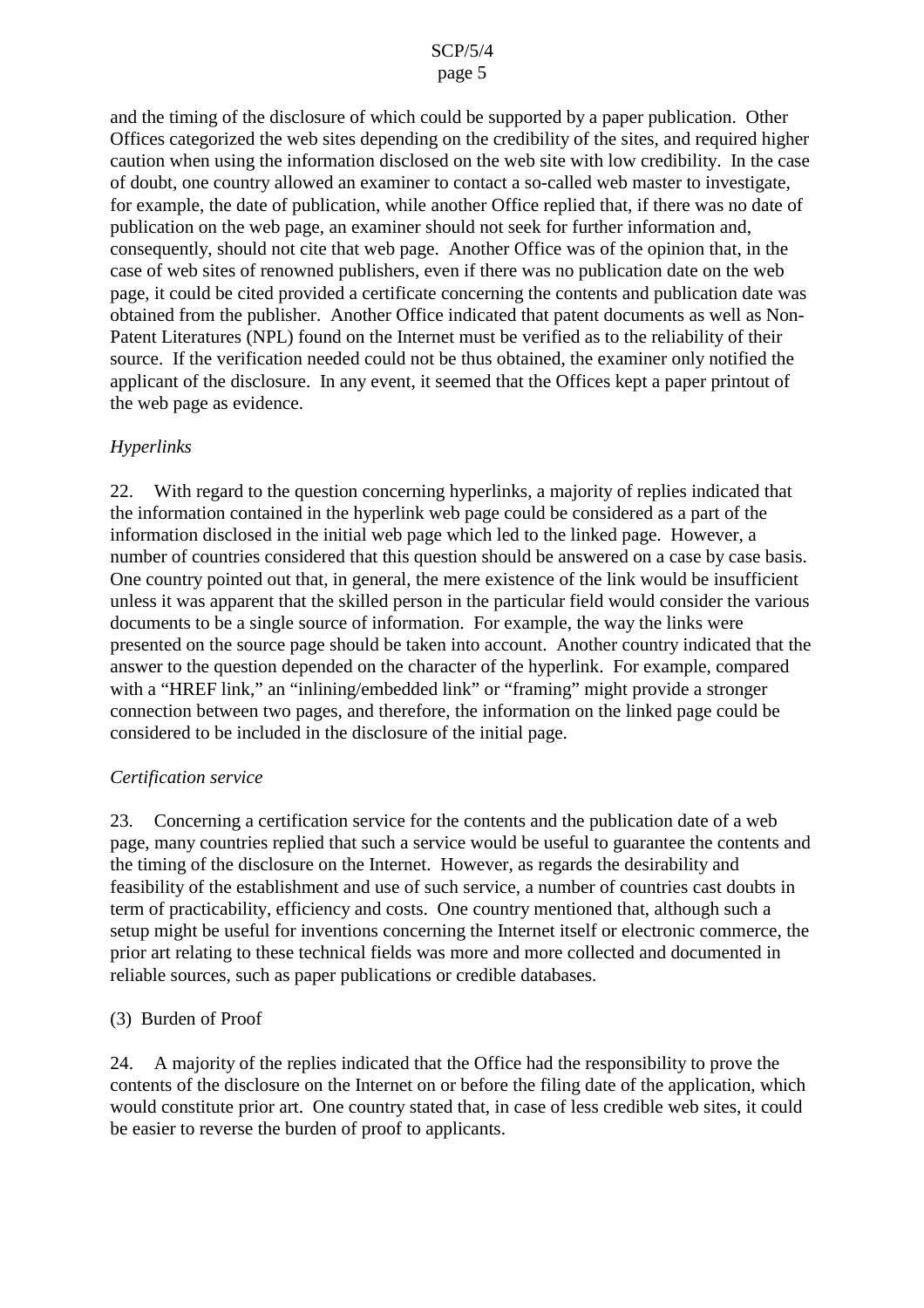## page 6

25. Although a majority of Offices considered that the level of proof for Internet disclosures did not need to be different from the principles established for paper publications, some Offices were of the opinion that, where the information disclosed on the Internet was cited to reject a patent application, the availability of that information should be either confirmed through documents or certified, and that the simple indication of the URL was not sufficient. Another Office indicated that, where a reference was made to a document published on paper, the applicant had to prove that the information to which the reference had been made did not constitute prior art. However, in the case of information published on the Internet, the interested party might request that proof be supplied that the information in question was prior art, and only where this was proven would the interested party have to submit evidence.

26. Another country pointed out that, if *prima facie* documentary proof of the disclosure on the Internet, such as a copy of the web page with the date of disclosure, could not be established, it could be treated as an information made available to the public by lecture or by public use

(4) Citation

27. As regards the format of citation of electronic documents, it was found that WIPO Standard ST.14 (Recommendation for the Inclusion of References Cited in Patent Documents) was well accepted. According to the experience of one Office, a highly complex URL was not always useful to retrieve certain information, since that information could be re-located in the same web site. The relevant information could be found more easily if a person was directed to the main page of the web site in question, and was left to navigate the site by his own.

II. Internet and Enforcement of Patents

28. Compared with the questionnaire concerning prior art effect on patentability of information disclosed on the Internet, the number of replies to the questionnaire concerning Internet and enforcement of patent was very limited. One reason may be that the questions concerning infringements of patents used or sold on the Internet, or any other questions relating to the enforcement of patents on the Internet have not been widely encountered in practice yet. Another reason might be that, as some countries mentioned in the questionnaire, many of these issues would only be clarified in, or fall in the competence of, the courts.

29. However, the following issues requiring clarification at the international level were suggested by the member States:

- General period of grace;
- International private law;
- Infringement of patent rights jointly committed across national borders;

- Evaluation of the indirect infringement in the infringement of patent rights jointly committed across national borders;

- Involvement of nations with different levels of patent protection in the distribution of services/programs via the Internet;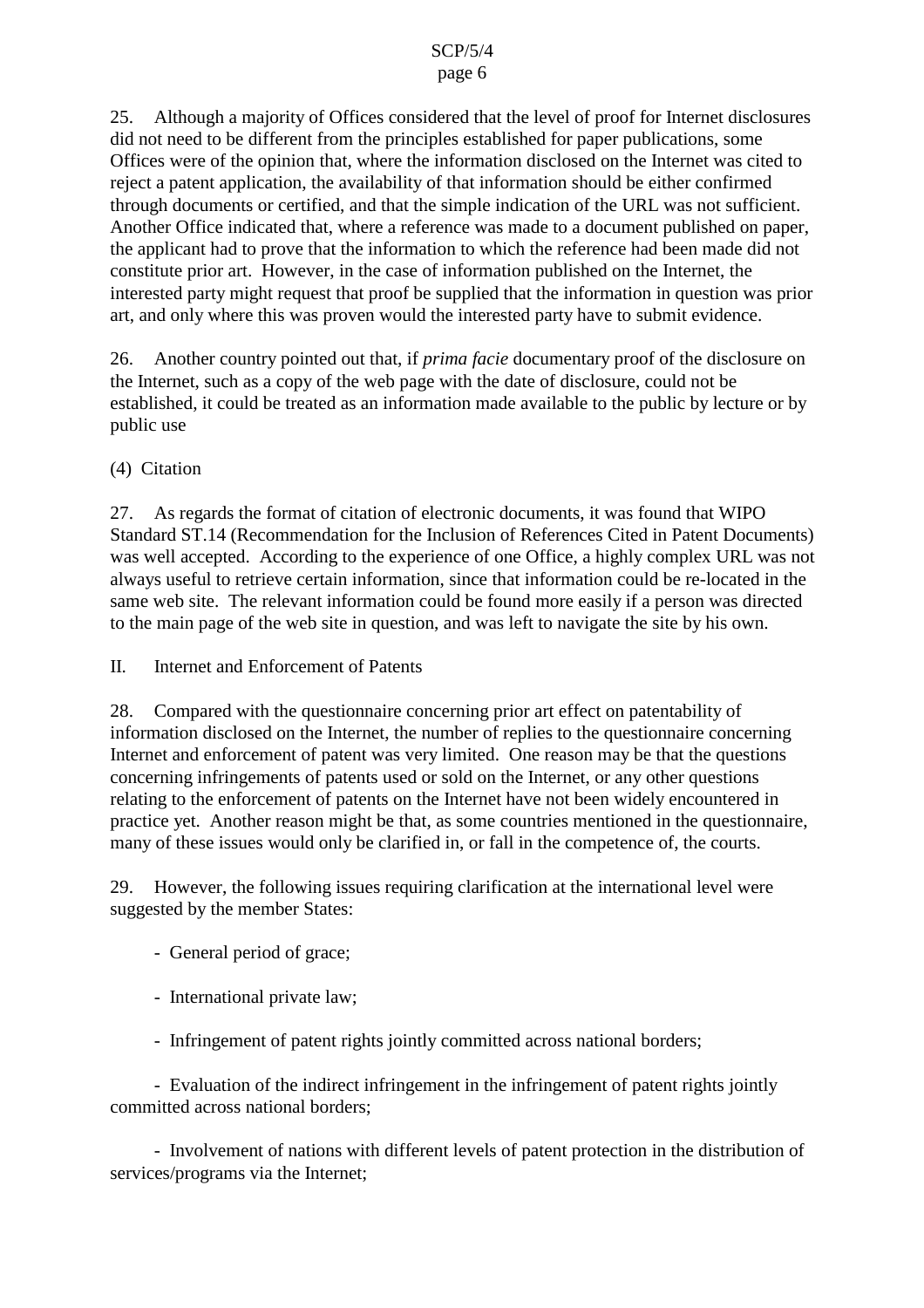#### SCP/5/4 page 7

- Definition of the scope of terms such as "making," "using," "offering for sale," "selling," and "importing" in the distribution of services/programs via the Internet;

- Whether the term "product" also covers intangibles or not. Clarification of definitions of "product" and "process";

- Application of the doctrine of equivalents in the case where not all elements of the claim are physically located in one country;

- Legal and conceptual definition of "product" and "process" with respect to softwarerelated inventions and conditions of patentability concerning software-related inventions (process and product) on the Internet;

- Patentability of data transfer via the Internet.

30. In view of the very limited number of responses given to the hypothetical cases under Questions 2 to 5, it may not be appropriate to draw any conclusions at this stage. The difficulties encountered by the Offices to respond to this questionnaire might reflect the fact that there are more questions than answers in connection with the Internet and enforcement of patents. Noting that more and more economic activities utilize information technologies and are connected globally, at a certain point, it may be appropriate to re-examine the territorial nature governing the enforcement of patent rights.

## **CONCLUSION**

31. As regards the disclosure of information on the Internet and its impact on patentability, many countries seem to be in favor of, firstly, establishing general principles concerning prior art that would also cover disclosures on the Internet under the draft SPLT, and then considering the necessity of special provisions specific to Internet disclosures, possibly, under the practice guidelines.

32. With regard to the questions concerning the Internet and enforcement of patents, the SCP is invited to express in what way work should be continued with a view to supplementing the existing international legal framework. In particular, comments are welcome on the issues suggested by the member States, which appear in paragraph 29 above.

[Annex follows]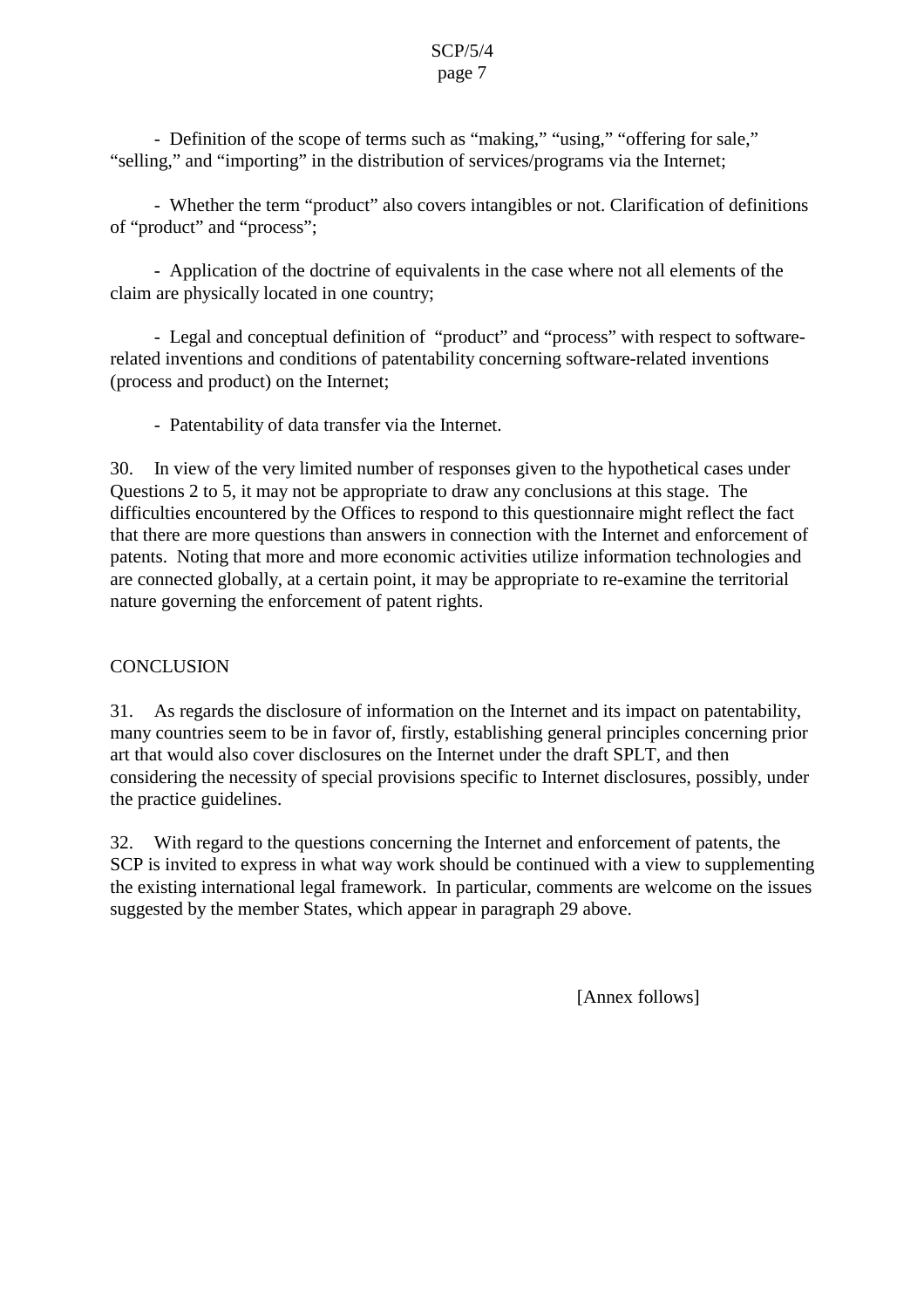#### ANNEX

## Questions Concerning Prior Art Effect on Patentability of Information Disclosed on the Internet

*Q. 1* Does information disclosed on the Internet constitute prior art? If yes, are additional/different conditions provided for Internet disclosures as compared with disclosures in other form?

Yes **28** No **1**

See paragraph 6 of the main document.

*Q. 2* In your country, are there any specific rules or laws (including case law) relating to prior art effect on patentability of information disclosed on the Internet? If yes, please specify.

Yes **2** No **30**

See paragraph 7 of the main document.

*Q. 3* Should the prior art effect of information disclosed on the Internet be harmonized at the international level? If yes, what kind of instrument would be desirable?

Yes **27** No **3**

See paragraph 8 of the main document.

[Availability/accessibility]

*Q. 4* Are the following conditions relevant to the determination of availability/accessibility of Internet disclosures? If yes, how are they taken into account for that determination?

| (i)                                    | publicity of the URL                | Yes        | 23 | No             |   |
|----------------------------------------|-------------------------------------|------------|----|----------------|---|
| See paragraph 11 of the main document. |                                     |            |    |                |   |
| (ii)                                   | ability to search by search engines | Yes        | 17 | N <sub>0</sub> | 5 |
| See paragraph 12 of the main document. |                                     |            |    |                |   |
| (iii)                                  | password protection                 | <b>Yes</b> | 17 | N <sub>0</sub> | 9 |
|                                        |                                     |            |    |                |   |

See paragraph 13 of the main document.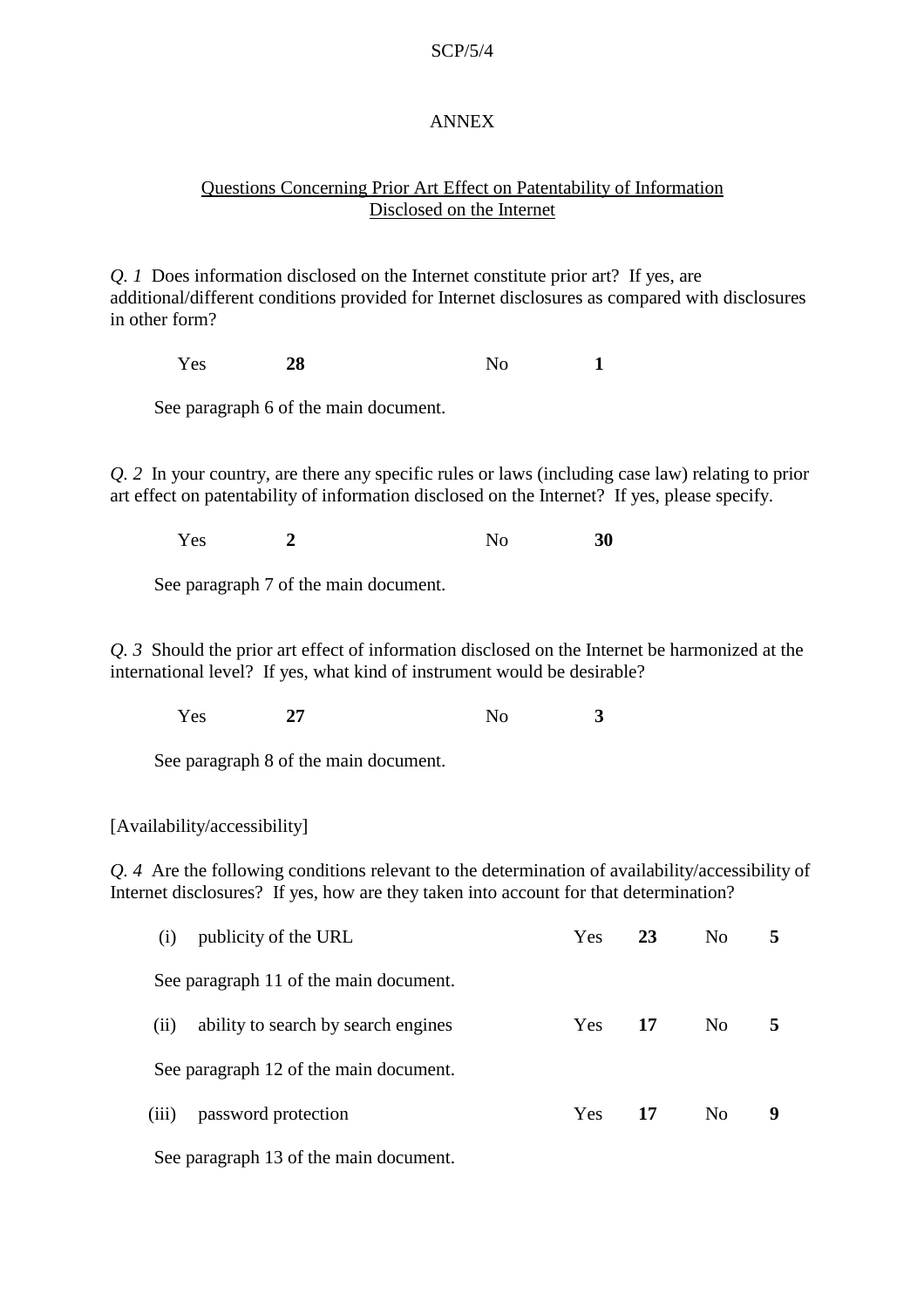## SCP/5/4 Annex, page 2

| (iv)                                   | encryption                                   |  | $Yes$ 15 | No.            | 10 |
|----------------------------------------|----------------------------------------------|--|----------|----------------|----|
| See paragraph 13 of the main document. |                                              |  |          |                |    |
| (V)                                    | web site that requires payment for an access |  | $Yes$ 11 | N <sub>0</sub> | 13 |
| See paragraph 14 of the main document. |                                              |  |          |                |    |

(vi) others (please specify)

See paragraph 15 of the main document.

*Q. 5* Duration of appearance of the information on the Internet may be relevant to determine whether that information is available/accessible to the public and, therefore, constitutes prior art. Please reply to the following questions relating to the length and timing of the information appearing on the Internet.

(i) How long should the information be on the Internet to become prior art?

See paragraph 16 of the main document.

(ii) If the information on the Internet disappeared before the filing date of an application, does such information constitute prior art to that application?

Yes **17** No **4** Other (please specify) **5** 

See paragraph 17 of the main document.

(iii) If new information was added on the Internet web page on the filing date of an application, does such added information constitute prior art to that application?

Yes **5** No **19** Other (please specify) 4

See paragraph 18 of the main document.

 $\overline{a}$ 

*Q. 6* Does the information disclosed in an e-mail in the following ways constitute prior art?

| (i) in a private $^1$ e-mail using encryption | Yes 0 | No. |    |
|-----------------------------------------------|-------|-----|----|
| (ii) in a private e-mail not using encryption | Yes 0 | No. | 25 |

<sup>1</sup> The term "private" is used in a sense that an addressor of the e-mail intends to send his message to a particular person (or persons). On the other hand, the term "publicly" in item (iii) means that the addressor intends, or at least does not object, to disclose his message to an unrestricted number of persons.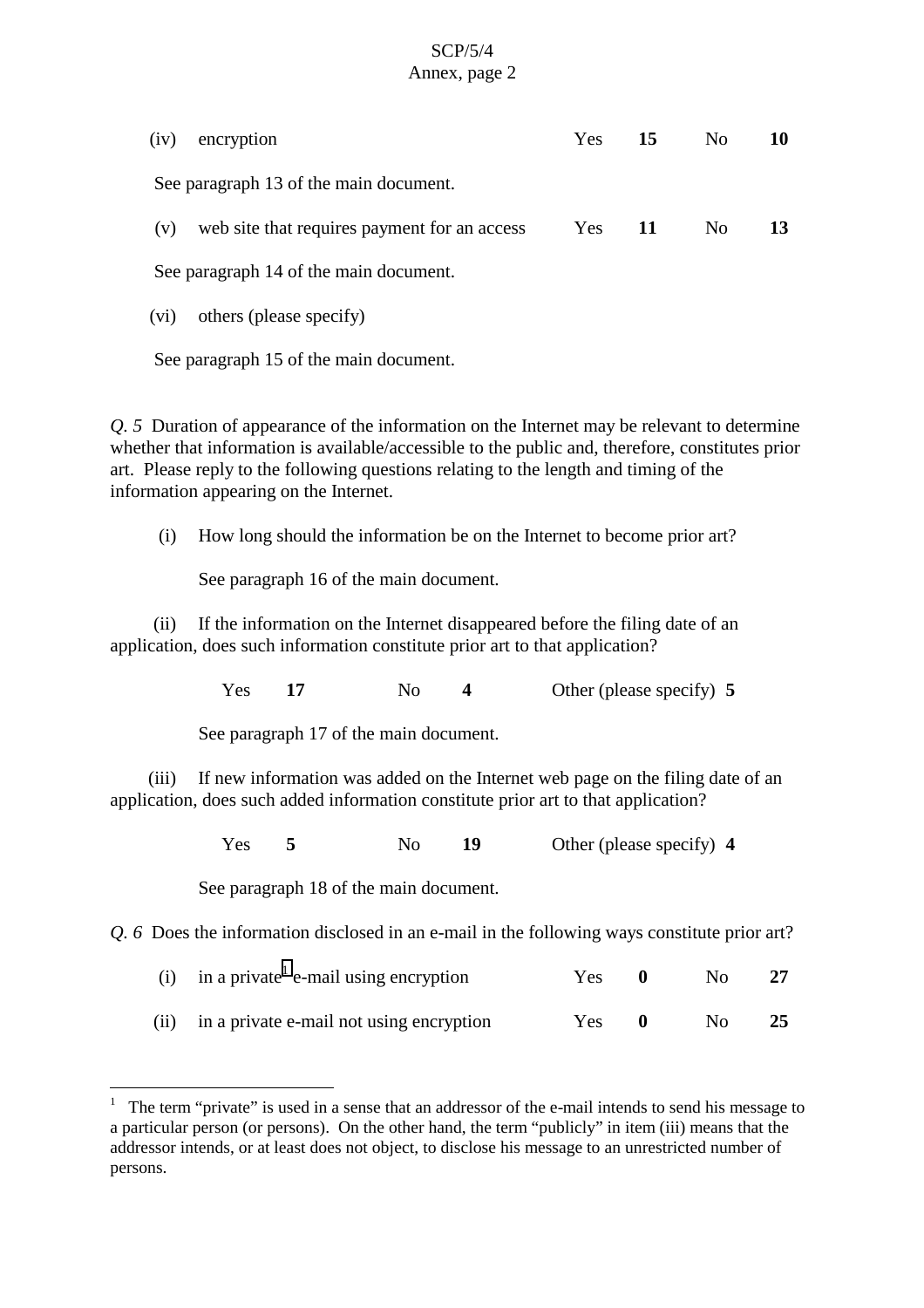#### SCP/5/4 Annex, page 3

| (iii) in a publicly distributed e-mail      |  | Yes 25 No |  |
|---------------------------------------------|--|-----------|--|
| (i.e., e-mail to a public discussion group) |  |           |  |

*Q. 7* Does the information disclosed in a "discussion group" or a "chat room" constitute prior art? If yes, under which conditions?

Yes **23** No **5**

See paragraph 19 of the main document.

[Time and contents of publication]

*Q. 8* How does your Office determine the contents and timing of Internet disclosures? What are the criteria for that determination? Does the author or the source of the web site influence such determination?

See paragraphs 20 and 21 of the main document.

*Q. 9* Where hyperlinks are made in a web page, can the information contained in the linked web page (and further linked web pages) be considered to be information disclosed in the initial web page which leads to other pages?

Yes **15** No **8**

See paragraph 22 of the main document.

*Q. 10* In order to ensure the timing and contents of Internet disclosure, would the establishment and use of "archival services" that certify the time and contents of web pages be desirable? What kind of mechanism could be envisaged?

See paragraph 23 of the main document.

[Burden of proof]

*Q. 11* Who has the burden of proof for the contents of disclosure on the Internet on or before the filing date of an application?

Office **18** Applicant **11**

See paragraph 24 of the main document.